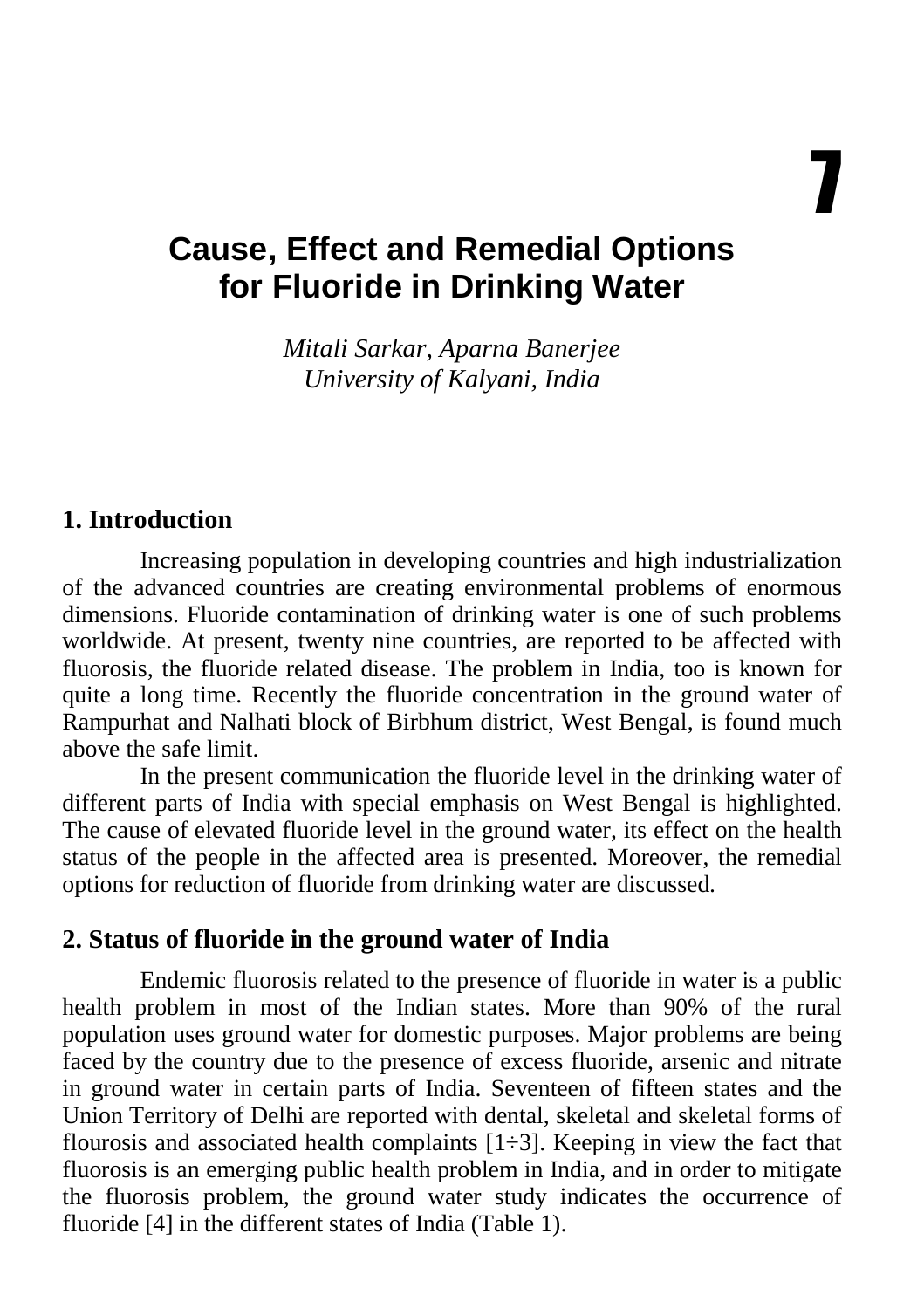| <b>State</b>   | Places of occurance                              |  |  |
|----------------|--------------------------------------------------|--|--|
| Kerala         | Palaghat Krishna, Ananipur, Nellor, Chittoor     |  |  |
| Andhra Pradesh | Cuddapah, Guntur and Nalgonda                    |  |  |
| Gujrat         | Banskanta, Kachch & Amreli                       |  |  |
| Haryana        | Hissar, Kaithan & Gurgaon                        |  |  |
| Orissa         | Bolangir, Bijapur, Bhubaneswar and Kalahandi     |  |  |
| Punjab         | Amiritsar, Bhatinda, Faridkot, Ludhina & Sangrur |  |  |
| Rajasthan      | Nagaur, Pali, sirohi, Ajmir & Bikaner            |  |  |
| Tamil Nadu     | Chengalput, Madurai                              |  |  |
| Uttar Pradesh  | Unnao, Agra, Aligrah, Mathura,                   |  |  |
|                | Ghazibad, Meerut & Rai Barrali                   |  |  |

**Table 1.** Ground water fluoride pollution in India **Tabela 1.** Zanieczyszczenie wód gruntowych fluorem w Indiach

In order to predict the pattern or distribution of fluoride in the ground water the fluoride levels are categorized as, below 1.0 ppm, between 1.0 to 1.5 ppm and over 1.5 ppm together with the maximum fluoride concentration found (Table 2).

**Table 2.** Categorized distribution of fluoride **Tabela 2.** Skategoryzowany rozkład fluoru

| <b>States</b>        | Amount<br>of water<br>samples | Fluoride   | Fluoride            | Fluoride   | Max. Fluoride                 |
|----------------------|-------------------------------|------------|---------------------|------------|-------------------------------|
|                      |                               | mg/l < 1.0 | mg/l $1.0 \div 1.5$ | mg/l > 1.5 | value, mg/l                   |
| <b>Uttar Pradesh</b> | 502                           | 95.7%      | 2.4%                | 1.9%       | 7.9 mg/l (Nalgonda district)  |
| Rajasthan            | 780                           | 51.7%      | 14.6%               | 33.7%      | 22.0 mg/l (Nagaur district)   |
| Haryana              | 306                           | 43.8%      | 15.7%               | 40.5%      | 21.0 mg/l (Hissar district)   |
| Orissa               | 83                            | 83.1%      | 6%                  | 10.8%      | 11.0 mg/l (Balashar&Bolangir) |
| Tamil Nadu           | 464                           | 85.8%      | 11.4%               | 2.8%       | 6.8 mg/l (Maduri district)    |
| Gujrat               | 589                           | 94.1%      | 2.5%                | 3.4%       | 11.0 mg/l (Amreli district)   |
| Kerala               | 669                           | 99.0%      | 0.4%                | $0.6\%$    | 4.6 mg/l (Trichur district)   |
| Punjab               | 332                           | 69.9%      | 13.9%               | 16.2%      | 11.7 mg/l (Bhandia District)  |

# **2. Toxicity of fluoride and health status of the people in Birbhum**

The people continuously consuming fluoride-rich drinking water have several complaints bearing health and social implications. The health status of the people in the present study revealed a significant incidence of dental fluorosis among the children between age group of 5 to 16 years while skeletal fluorosis is prevailing among adults. The harmful effect of fluoride on health is believed to be cumulative with respect to duration, level of exposure to fluoride ions as well as the maturity stage of the teeth enamel [5]. Depending on the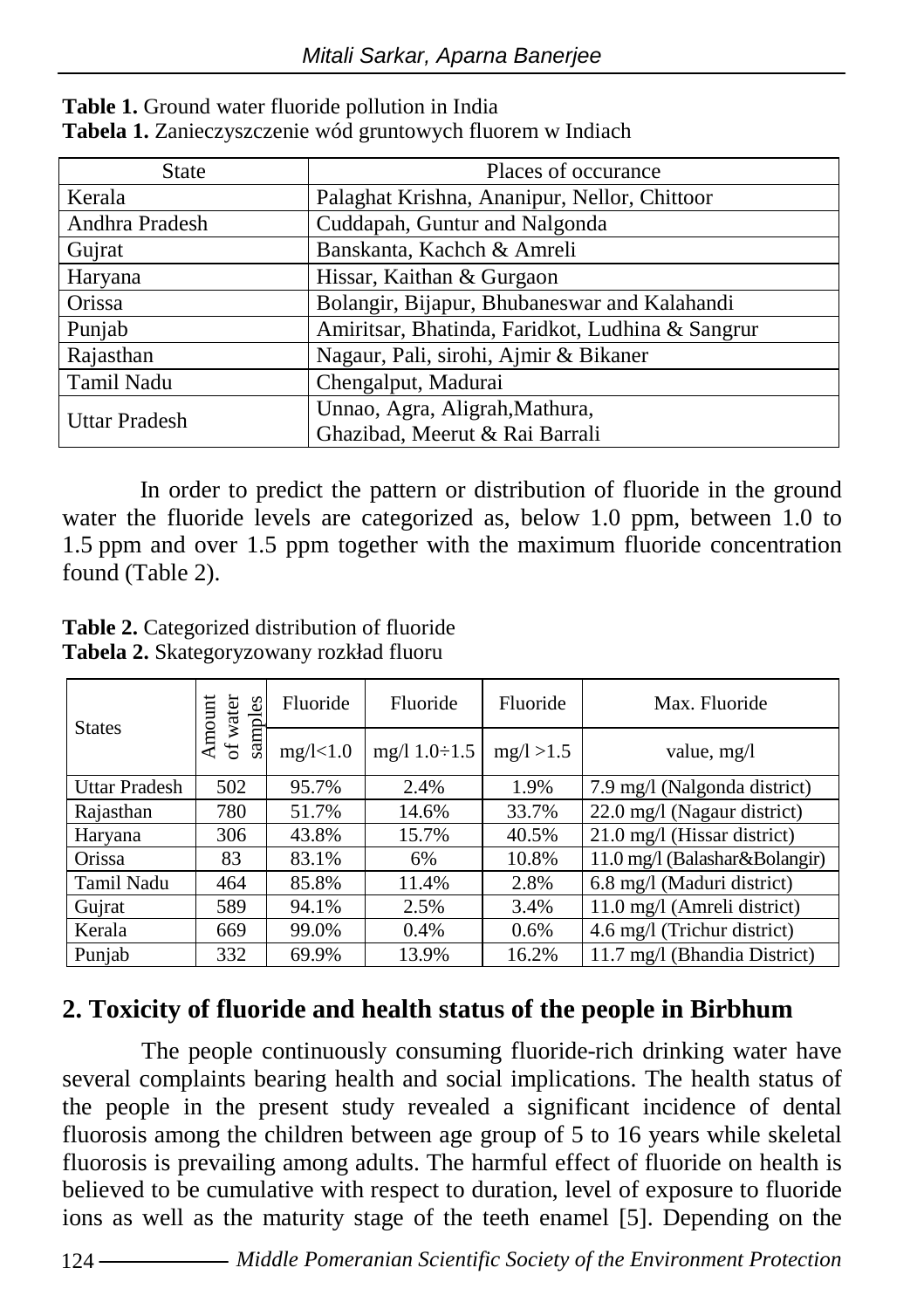extent of quality degradation several gradation from G0÷G4 are made as follows:

G0: normal, translucent, smooth and glossy,

G1: white opacities, faint yellow line,

G2: Brown strain,

G3: Pitting and chipped off edges,

G4: Brown black and falling.

About 90% of the children in Nashipur show prevailing symptom of dental fluorosis, in some form of other, among which 60% are severely affected with G2, G3 and G4 type and rest with G1 type lesion. Only 10% of subjects are detected free from dental problem.

Interestingly, we noted that the number of female child suffering from G2, G3 and G4 problem are more compared to male child. This is in accordance to with the report of Mizuno et al [6], that there is a sex related difference in salivary volumes in male and female; males having salivary volumes lesser than female. This eventually causes a difference in the retention time in the mouth and leads to more fluoride absorption by females. In contrast, there are also reports [7] which indicate more fluoride concentration in the teeth enamel of male children than the female. Further, it is found that the lesion is more pronounced in the age group of 11÷16 years for both male and female compared to the lower age group of  $1\div 10$  years. Stanely and Pillai [8] claimed that number of victims due to fluoride toxicity in India is higher than in any other country and nearly 45% of drinking water source contain high level of fluoride, with a high probability of harmful, adverse effect on the habitats.

Other than prolonged intake of fluoride through drinking water fluorosis also results due to intake through food or use of fluoridated dental products like mouth rinse or toothpaste. But the rural people residing in Nashipur and suffering from fluorosis are very poor, and according to the data available from the questioners, supplied to them, shows that they do not use such fluoridated dental product. Other than dental fluorosis, fluoride damages the body system in many ways. Excess fluoride affects calcium functioning, which is most essential for bone formation, muscle movement, blood clotting and every muscular contraction. Constant disfunction leads to the typical knock knee system, excessive accumulation of calcium fluoride in the renal system and leading to stones formation in the kidney and eventual renal failure. Skeletal fluorosis involves excessive quantities of fluoride which, when deposited in the skeleton, increases bone densities and bone mass, causing pain. This is associated with rigidity and restricted movement of cervical and lumber joints, pelvis and shoulder. In severe cases there is complete rigidity resulting in a stiff spin. Moreover, fluoride is found to destroy the living mucosa of the gastrointestinal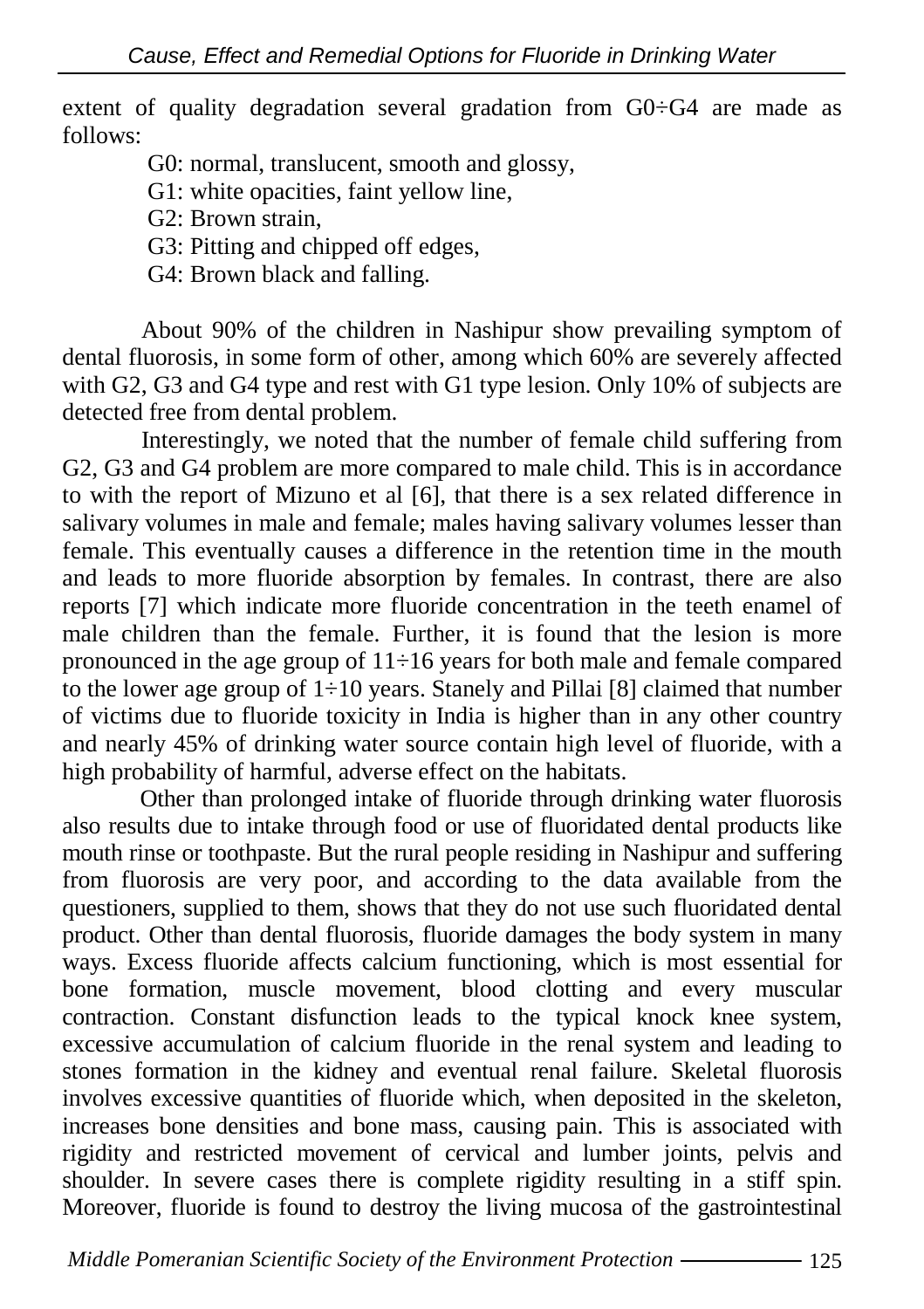system. Such health problems are known in fluoride prone areas also [9]. Research correlating health problem and fluoride is at very important stage. Complaints of the male infertility with an abnormality in sperm morphology and low testosteron levels are said to involve fluoride toxicity [10]. Recent reports also indicate an early development of cataract in human eyes due to excess consumption of fluoride [11]. Apart from the health aspect, the villagers are facing some aesthetic and social problem. No one is ready to make matrimonial relationship with the females (no symptom of fluorosis) of this area.

In Nashipur, almost 90% of the adults have identified to suffer from skeletal fluorosis and in sometimes severe osteosclerosis (abnormal increase bone density), spondylosis (degeneration of intervertibral disks), osteopertosis (bones become abnormally dense, splinter and fracture), arthritis. In early stage patient have shown symptomes of nausea, vomiting, abdominal cramps, muscular fibrillation and numbness of mouth. There are cases of allergic reactions in some individual with variations in susceptibility from patient to patient. The picture in Nashipur is really tragic. Many people become crippled, knock-kneed, fingers crumpled, teeth mottled. People at advanced stage of fluorosis even cannot pass urine and clean themselves. We identified a large number of cattle here consuming fluoride through water and cattle feed showing abnormality both in teeth and spine. The X-ray pictures revealed that at an early stage of fluorosis the lowest rib cannot be seen in the X-ray picture plate. This early detection method may save many from suffering from horrifying disfiguration afterwards.

## **3. Background of fluoride occurrence in some parts of India with special emphasis on Birbhum**

There are various sources through which fluoride enters the groundwater. Mainly the anthropogenic activities (industrial operations, atmospheric deposition during coal burning or mining) or the natural sources (the dissolution of fluoride bearing minerals) are responsible for occurrence of fluoride in drinking water. During weathering and circulation of water in rocks and soil, fluorine is leached out and dissolved in ground water. The fluoride content of ground water varies greatly depending on the type of rocks from which they originate. Among the various minerals fluorapatite  $Ca_3(PO_3)_2, CaF_2$ ; Sellaite  $MgF_2$  and Fluorite  $CaF_2$  are important. Fluorite is, however, most important and the leaching of fluoride for the metamorphic rocks hornblende gneiss of proterozoic age. An attempt has been made to trace the state wise geological reasons for high fluoride in ground water. In the state of Himachal Pradesh, geologically three district belts separated by major tectonic features are identified. The southern belt essentially consists of gneiss, schist, granite, lensold of proterozoic age and represents the Indian subducted plate. Several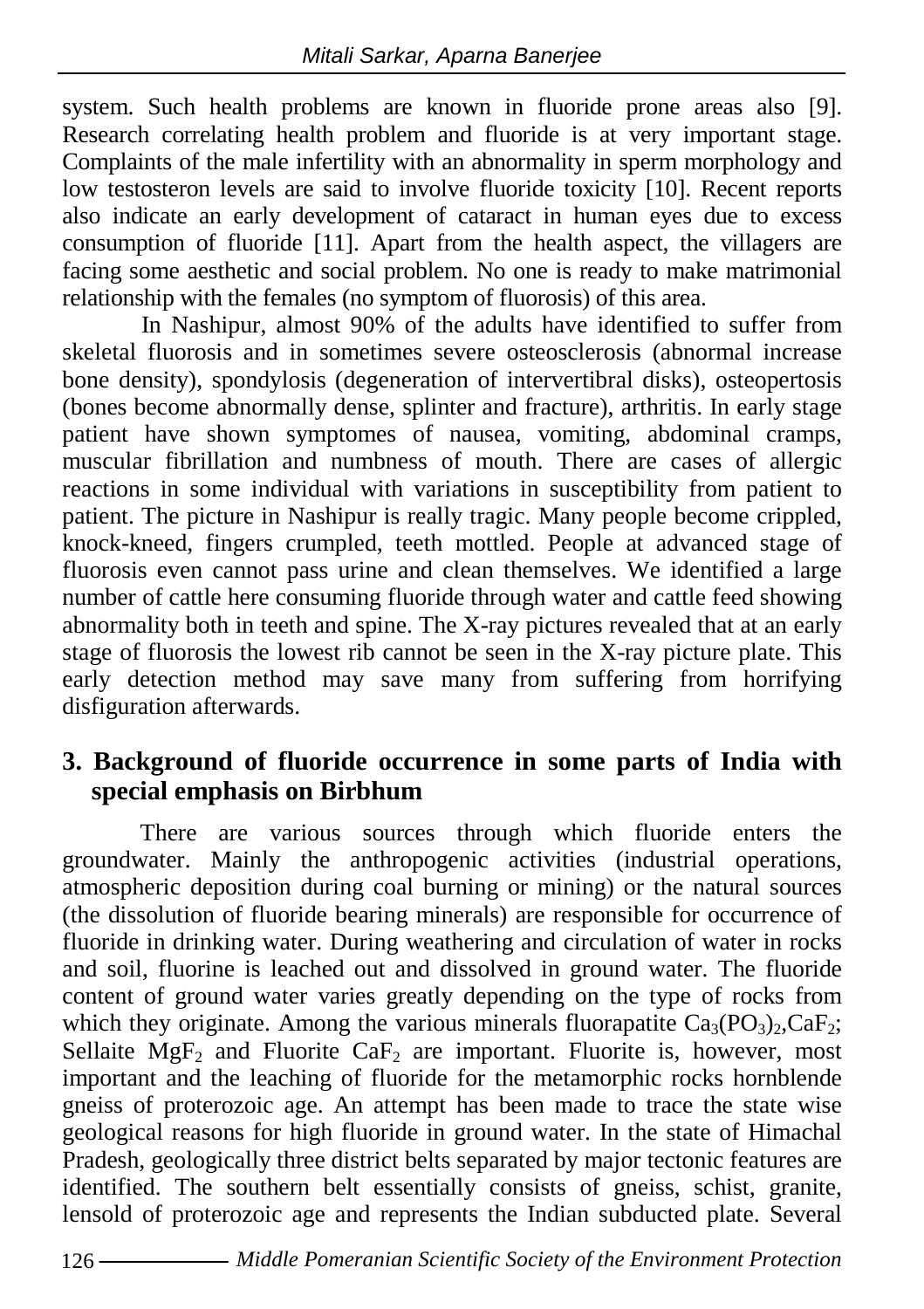phases of igneous intrusions have been identified in these rocks. Therefore, in all probabilities, the high concentration of fluoride could be due to the presence of metamorphic gneiss present in the region. The presence of Bundel gneiss complex appears to be the cause of high fluoride in ground water from the Bhilwara region in Rajasthan. Sohna, in the state of Haryana, the main rock types are quartzite, schist, siliceous limestone, slate and phyllite. In absence of hornblende gneiss in the region, fluoride concentration in groundwater is not high. In Bihar and West Bengal high fluoride in groundwater is supposed to be due to leaching of fluoride for the hornblende gneiss and granelites. The state Chattisgarh is covered by proterozoic and Gondwana group of rocks. The proterozoic comprises grey, pink gneiss and hornblende gneiss. Therefore, the leaching of fluoride from the hornblende gneiss of proteozoic age appears to be main source of fluoride in thermal water at Tattapari. In the state of Orissa, and Maharashtra volcanic rocks like Basal, Andesite and Dacite are present and high content of fluoride result due to the reaction of volcanic rocks and water and high temperature .

 The village Nashipur lies on the Rajmahal trap consisting of volcanic eruption of basaltic composition. The basaltic rocks are exposed to surface. They are highly weathered, fractured and jointed. Fresh basalt exists at a depth about 20 to 30 m and is found in a nearby quarry. They are fine grained, hard and compact. Due to its interaction the fluoride is released into soil and ground water.

# **4. Remedial Options for Fluoride Reduction in Water**

The widespread incidence of fluorosis in India bearing both health and social problem has now become a great concern nowadays. The experts and researchers working with fluoride problem in drinking water agree to overcome the problem of the need of fluoride free drinking water. As an immediate solution, to alleviate the human sufferings defluoridation of ground water and supply of safe drinking water is the only option. Although many attempts have been made still it remains a problem. The available defluoridation processes have their own limitations in terms of either the cost or technofeasibility.

Among the acceptable methods Nalgonda technique [12] is quite common. It is based on, in sequence addition of bleaching powder, lime and alum to water. The excess fluoride gets precipitated as  $\overrightarrow{AIF_6}^3$  and  $\overrightarrow{CaF_2}$ . The technique is simple and can be adopted at domestic level. But the dangers of excess use of lime and problem of storage of bleaching powder (leakage of chlorine) can not be neglected. Ion exchange method [13] is proved to be a very effective removal process. Combination of cation and anion exchanger deionise the water completely. Then the required amount of desired salts are added to raise the quality of drinking water. The method is easy but high cost of installation, operation and handling of addition of external salts limit its use by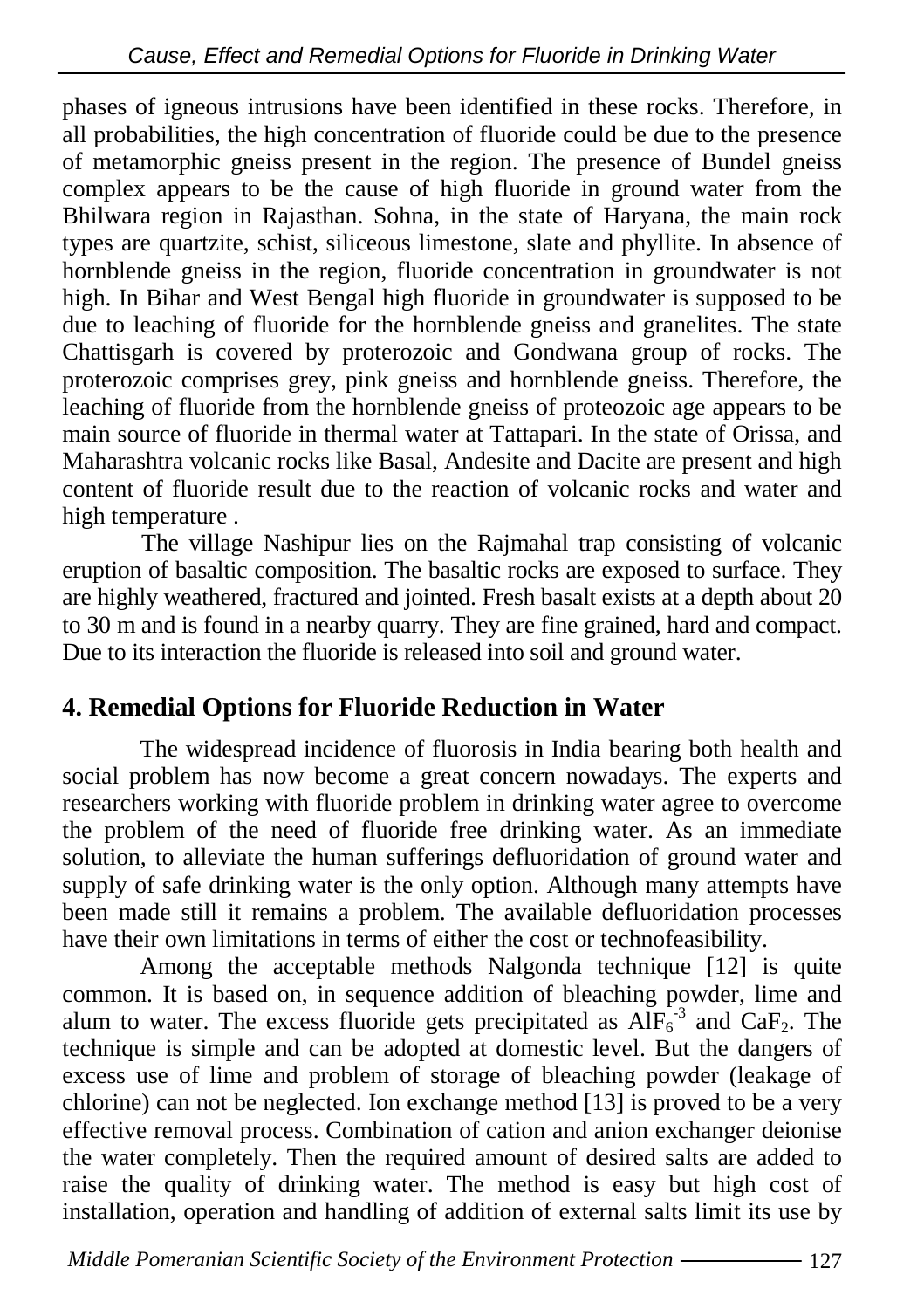common people. Alumina based filters are suggested by the society affiliated to Research and Improvement of Tribal Area, Udaipur (SARITA), India. Venkatramanan et al. developed a technique using paddy husk carbon impregnated with alum. The process involved autoclaving paddy husk carbon by 1% sodium hydroxide and soaking overnight in 1% alum solution. Both the above techniques suggest the success but details are awaited. Reverse osmosis is another technique for large scale fluoride reduction in water. At high pressure, solvent is allowed to pass through a semi permeable membrane from concentrated solution to a dilute solute. The operation cost of the technique is very high and beyond the reach of rural people. Fluoride can be reduced from water by precipitation using  $CaSO_4$  or  $Fe_2(SO_4)$ <sub>3</sub> solution. But elimination of excess of calcium is difficult and if iron is taken regularly, it will have adverse effect to the body because it does not have any metabolic exit (14). Distillation of water can effectively remove salts and hence fluoride from water. The later on requisite amount of salt is added as per mineral water standard. The advantage of the method is that it also disinfects the water simultaneously. But the method is the costlier even than ion exchange.

Considering the limitations and difficulties of the above processes we develop a simple, low cost and technofeasible method in our laboratory for removal of fluoride in drinking water. The locally available natural material Laterite (or red soil) is used as an adsorbent. The fluoride partitioning between Laterite-solution phases is determined by clay type and dominant cations of Laterite, total amount of fluoride in the solution and the pH and temperature of operation. The quick attainment (1 hr) of equilibrium makes the process technofeasible. The adsorption isotherm follows a favourable L-type nature. Either Langmuir or Freundlich adsorption isotherm can be applied changing particular range of fluoride concentration. The process is energetically favourable as indicated by negative free energy change of process. The process is aided by higher temperature and higher dose of Laterite. The kinetic consideration indicates that both surface adsorption and pore diffusion are operative and the process is favorable kinetically. The local abundance of Laterite as well as its easy regeneration makes the process quite cheap and acceptable by rural people.

# **References**

- 1. The Guardian UK July 9, 1995.
- 2. Report of UNICEF, 1999.
- 3. Fluoride Research and Development Foundation Report, Ministry of Rural Development, Govt. of India, 1999.
- 4. **Sarkar M., Chakraborty S., Banerjee A.:** *Cause, Effect and Removal of High fluoride from Ground water.* 88th Ind. Sci. Congress, 2001.